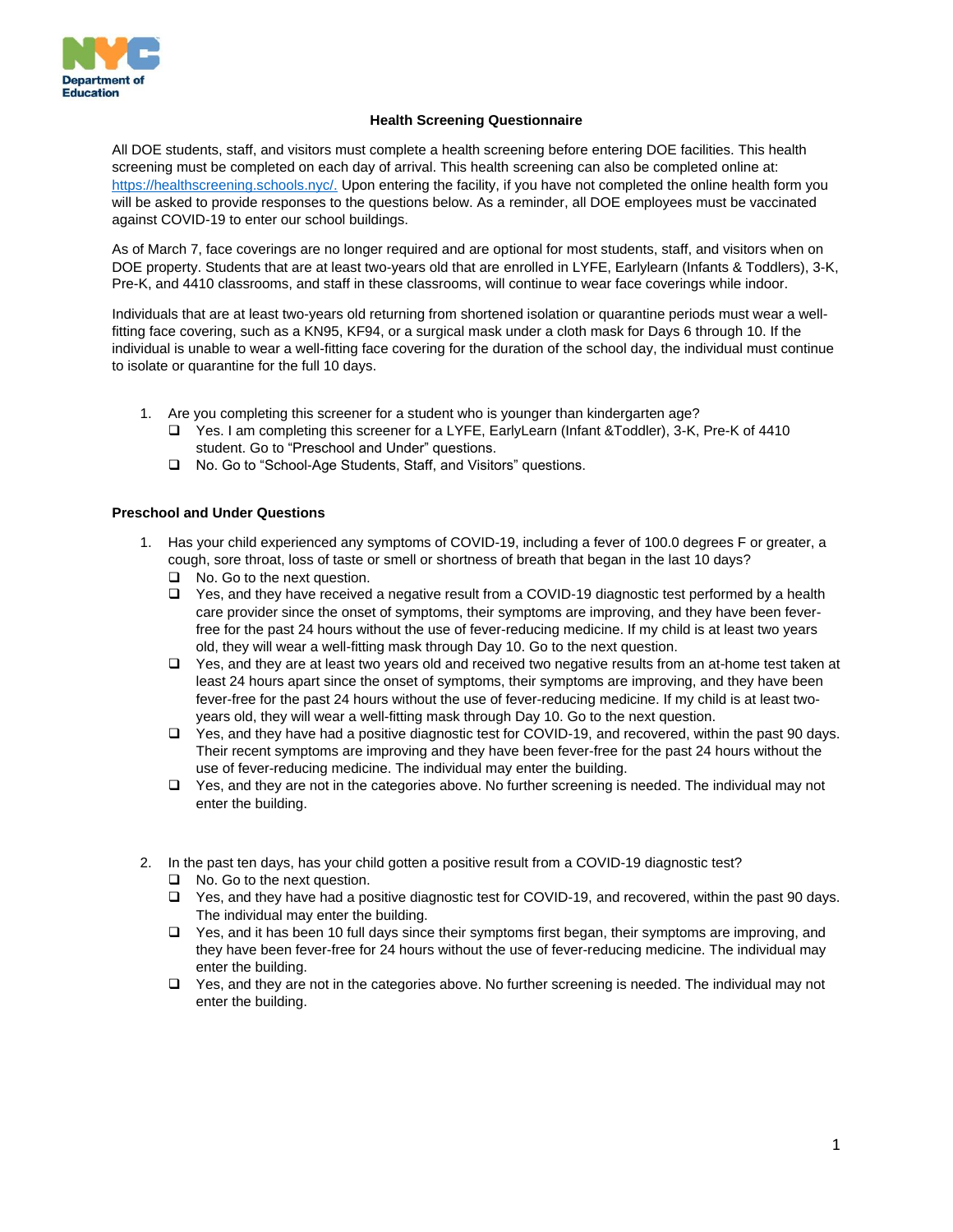

- 3. In the past ten days, to the best of your knowledge, did your child share a classroom, or come in close contact, with a person with COVID-19? "Close contact" means being less than 6 feet away for at least 15 minutes over a 24-hour period from a person who tested positive for COVID-19.
	- ❑ No. The individual may enter the building.
	- ❑ Yes, and they are **at least two years old** and have completed a five-day quarantine (where Day One of quarantine is the day after the last close contact to someone with COVID-19). They are symptom-free and have tested negative on Day Five of their quarantine using a diagnostic test performed by a healthcare provider OR tested negative on Days Four and Five of their quarantine using at-home tests. They will wear a well-fitting mask through Day 10. The individual may enter the building.
	- ❑ Yes, and they are **under two years old** and have completed a seven-day quarantine (where Day One of quarantine is the day after the last close contact to someone with COVID-19). They are symptom-free and have tested negative on Day Five of their quarantine using a diagnostic test performed by a healthcare provider. The individual may enter the building.
	- ❑ Yes, and they have had a positive diagnostic test for COVID-19, and recovered, within the past 90 days and have no new symptoms following their recent exposure. The individual may enter the building.
	- ❑ Yes, and they are fully vaccinated against COVID-19. The individual may enter the building.
	- ❑ Yes, and they are not in the categories above. The individual may not enter the building.

## **Students in Kindergarten or Above, Staff, and Visitors**

- 1. Have you experienced any symptoms of COVID-19, including a fever of 100.0 degrees F or greater, a cough, sore throat, loss of taste or smell or shortness of breath that began in the last five days?
	- ❑ No. Go to the next question.
	- ❑ Yes, and I have received a negative result from a COVID-19 diagnostic test performed by a health care provider. My symptoms have been improving and I have been fever-free for the past 24 hours without the use of fever-reducing medicine. I will wear a well-fitting mask through Day 10. Go to the next question.
	- ❑ Yes, and I received two negative results from an at-home test taken at least 24 hours apart since the onset of symptoms. My symptoms have been improving and I have been fever-free for the past 24 hours without the use of fever-reducing medicine. I will wear a well-fitting mask through Day 10. Go to the next question.
	- ❑ Yes, and I am returning after isolating for five days. My symptoms are improving and I have been feverfree for 24 hours without the use of fever-reducing medicine. I will wear a well-fitting mask through Day 10. Go to the next question.
	- ❑ Yes, and I had a positive diagnostic test for COVID-19, and recovered, within the past 90 days. My symptoms are improving, and I have been fever-free for the past 24 hours without the use of feverreducing medicine. Go to the next question.
	- ❑ Yes, and I am not in the categories above. No further screening is needed. The individual may not enter the building.
- 2. In the past five days, have you gotten a positive result from a COVID-19 diagnostic test?
	- ❑ No. Go to the next question.
	- ❑ Yes, and I am returning after isolating for five days from when my symptoms began or from when I was tested if asymptomatic. I am symptom-free or my symptoms are improving and I have been fever-free for 24 hours without the use of fever-reducing medicine. I will wear a well-fitting mask through Day 10. Go to the next question.
	- ❑ Yes, and I had a positive diagnostic test for COVID-19, and recovered, within the past 90 days. The individual may enter the building.
	- ❑ Yes, and I am not in the categories above. No further screening is needed. The individual may not enter the building.